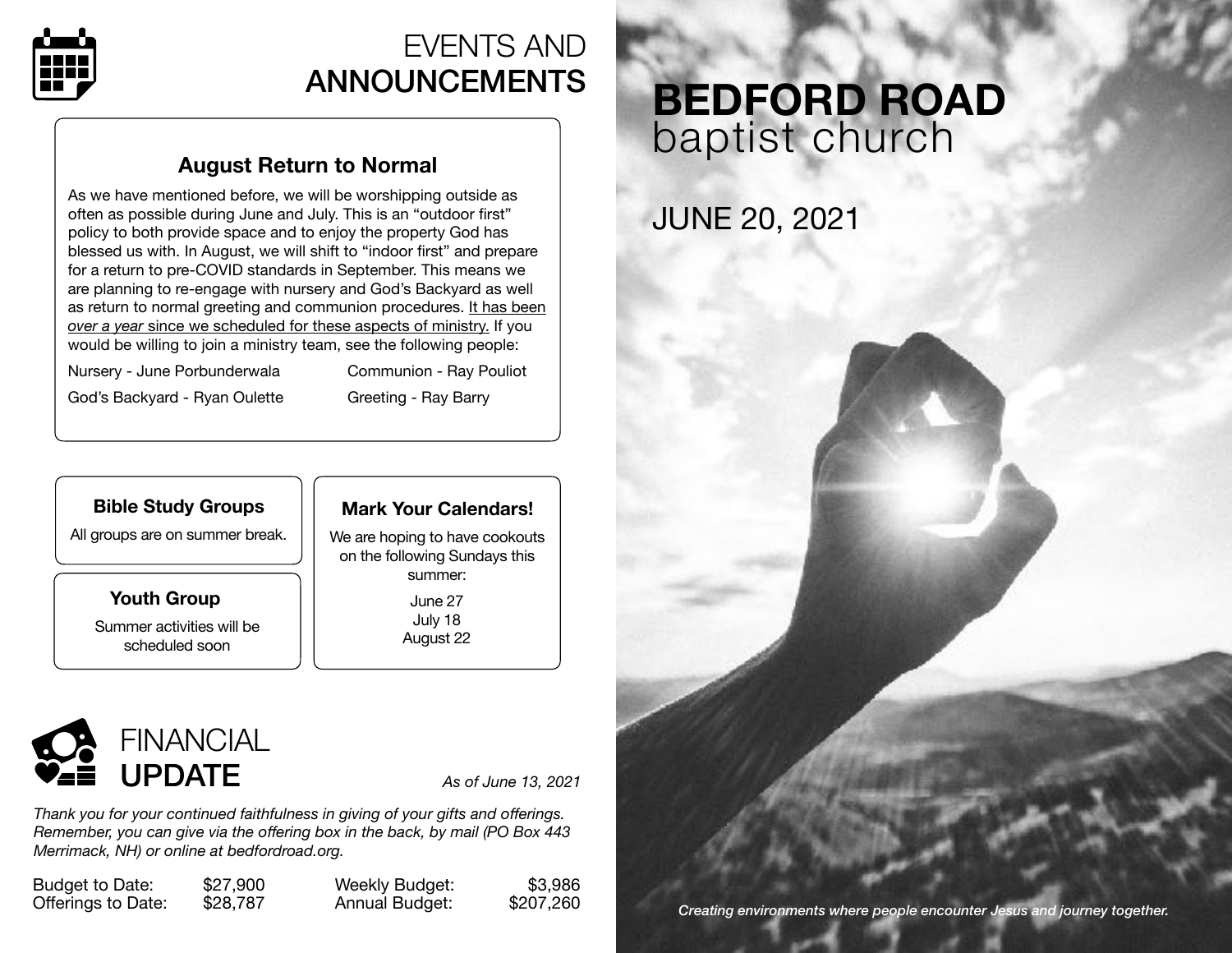#### **"Awesome God"**

*© 1988, Rich Mullins, CCLI 41099*

- **CHORUS:** *Our God is an awesome God! He reigns from heaven above With wisdom, pow'r and love, Our God is an awesome God!*
- **VERSE 1 :** When He rolls up His sleeves, He ain't just puttin' on the ritz OUR GOD IS AN AWESOME GOD There is thunder in His footsteps and lightning in His fists OUR GOD IS AN AWESOME GOD And the Lord wasn't joking when He kicked 'em out of Eden It wasn't for no reason that He shed His blood His return is very close and so you'd better be believin' THAT OUR GOD IS AN AWESOME GOD
- **VERSE 2:** When the sky was starless in the void of the night OUR GOD IS AN AWESOME GOD He spoke into the darkness and created the light OUR GOD IS AN AWESOME GOD Judgment and wrath He poured out on Sodom Mercy and grace He gave us at the cross I hope that we have not too quickly forgotten THAT OUR GOD IS AN AWESOME GOD

 *Repeat Chorus*

#### **"Your Name"**

*© 2006, Paul Baloche and Glenn Packiam, CCLI 4611679*

- **VERSE 1:** As morning dawns and evening fades, You inspire songs of praise That rise from earth to touch Your heart and glorify Your Name
- **CHORUS:** Your Name is a strong and mighty tower Your Name is a shelter like no other Your Name, let the nations sing it louder 'Cause nothing has the power to save but Your Name
- **VERSE 2:** Jesus, in Your Name we pray Come and fill our hearts today Lord, give us strength to live for You and glorify Your Name

 *Repeat Chorus 2X*

#### **The Lord's Table**

*All believers are invited to participate in the observance of the Lord's Table together. Please pick up the elements at the back prior to beginning of worship and bring them with you to your seats.*

#### **"Doxology"**

*Public Domain, Louis Bourgeois and Thomas Ken, CCLI 5620*

Praise God from whom all blessings flow. Praise Him all creatures here below. Praise Him above ye heavenly hosts. Praise Father, Son and Holy Ghost! Amen.

#### **"Lead Me to the Cross"**

*© 2006, Brooke Fraser, CCLI 4785828*

- **VERSE 1:** Savior I come quiet my soul Remember redemption's hill Where Your blood was spilled for my ransom Everything I once held dear I count it all as loss **CHORUS:** Lead me to the cross where Your love poured out! Bring me to my knees. Lord I lay me down Rid me of myself. I belong to You. Oh, lead me. Lead me to the cross. **VERSE 2:** You were as I tempted and tried, human
	- The word became flesh Bore my sin and death Now You're risen Everything I once held dear I count it all as loss

 *Repeat Chorus*

**BRIDGE:** To Your heart, To Your heart! Lead me to Your heart. Lead me to Your heart!

 *Repeat Chorus*